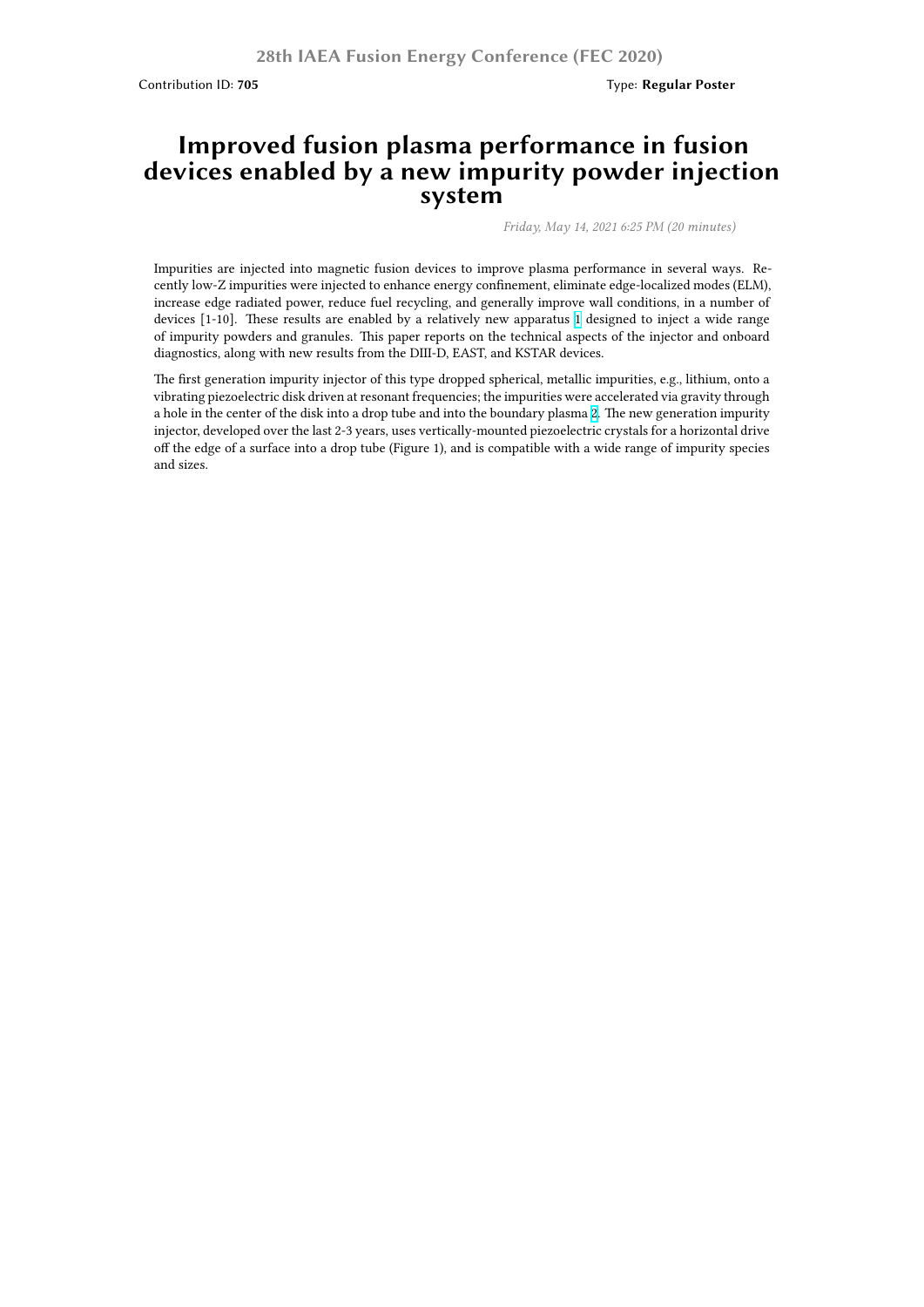

Figure 1: Schematic of single-channel impurity powder dropper. Present deployments use four channels 90 deg. apart and a common drop tube1.

The lateral back-and-forth motion of up to 10 mm allows reproducible and calibratable impurity injection rates. An accelerometer and an optical sensor measure the injection rates, which are optimized in the 1-100 mg/s range optimal for low-Z impurities in present devices. This new dropper is also capable of injecting large particle sizes, e.g., nominal 700 µm diameter granules, into plasma discharges. The latest deployments feature four independent drop units using a common drop tube; weights have been added to each unit to achieve distinct resonant frequencies to minimize unintentional injection of impurities from the other three units when only one unit is activated. Versions of these droppers have been implemented on the ASDEX-Upgrade [3,4], DIII-D [5], EAST [6,7], KSTAR [8], and LHD [9] devices, and a related concept was deployed on the W7-X device [10], all within the last 2-3 years.

Boron (B) powder has been injected in each device listed above. On EAST, ELMs were eliminated, with a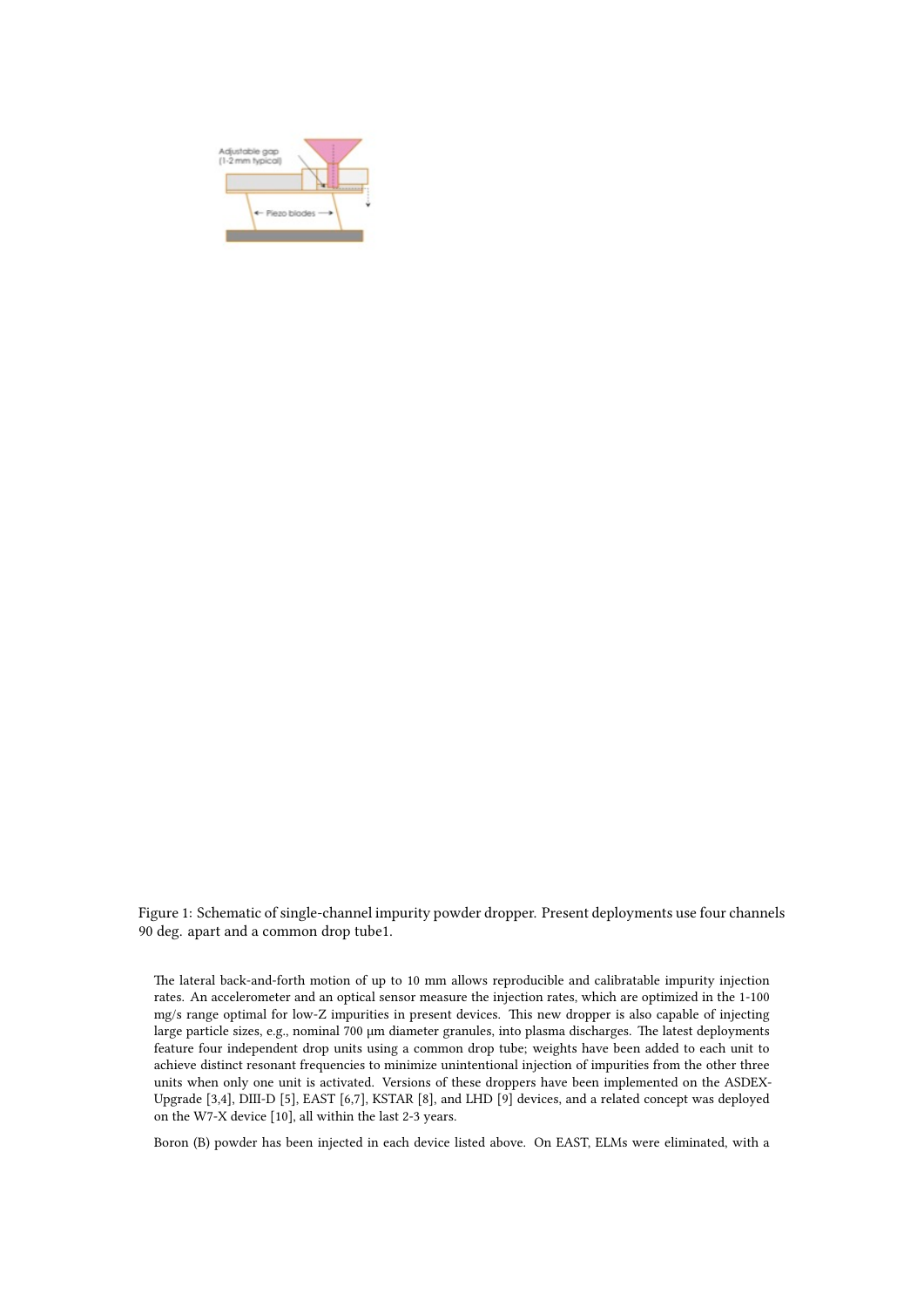modest increase in stored energy and confinement [6, 7]. The injection location was above the upper X-point in upper-single null discharges. Radiated power in the core and electron density were matched, and ELMs returned within 0.5 s after termination of B injection. ELM elimination is correlated with the appearance of a ~ 3 kHz edge coherent mode above a threshold injection rate of several mg/s (~1020 B atoms/s). To assess the applicability of this technique to future devices (e.g. material inventory control requirements), the dependence of the minimum impurity injection rate for ELM elimination was measured as a function of heating power at Ip=0.5 MA and Bt=2.5 T in EAST. Figure 2 shows that the minimum injection rate tripled as the heating power was doubled, which is qualitatively consistent with more efficient screening by the scrape-off layer with increasing edge temperature and density.



Figure 2: Dependence of threshold flow rate for ELM suppression as a function of auxiliary heating power in EAST, with ion grad-B drift toward the upper X-point. Note the suppressed 0 on y-axis.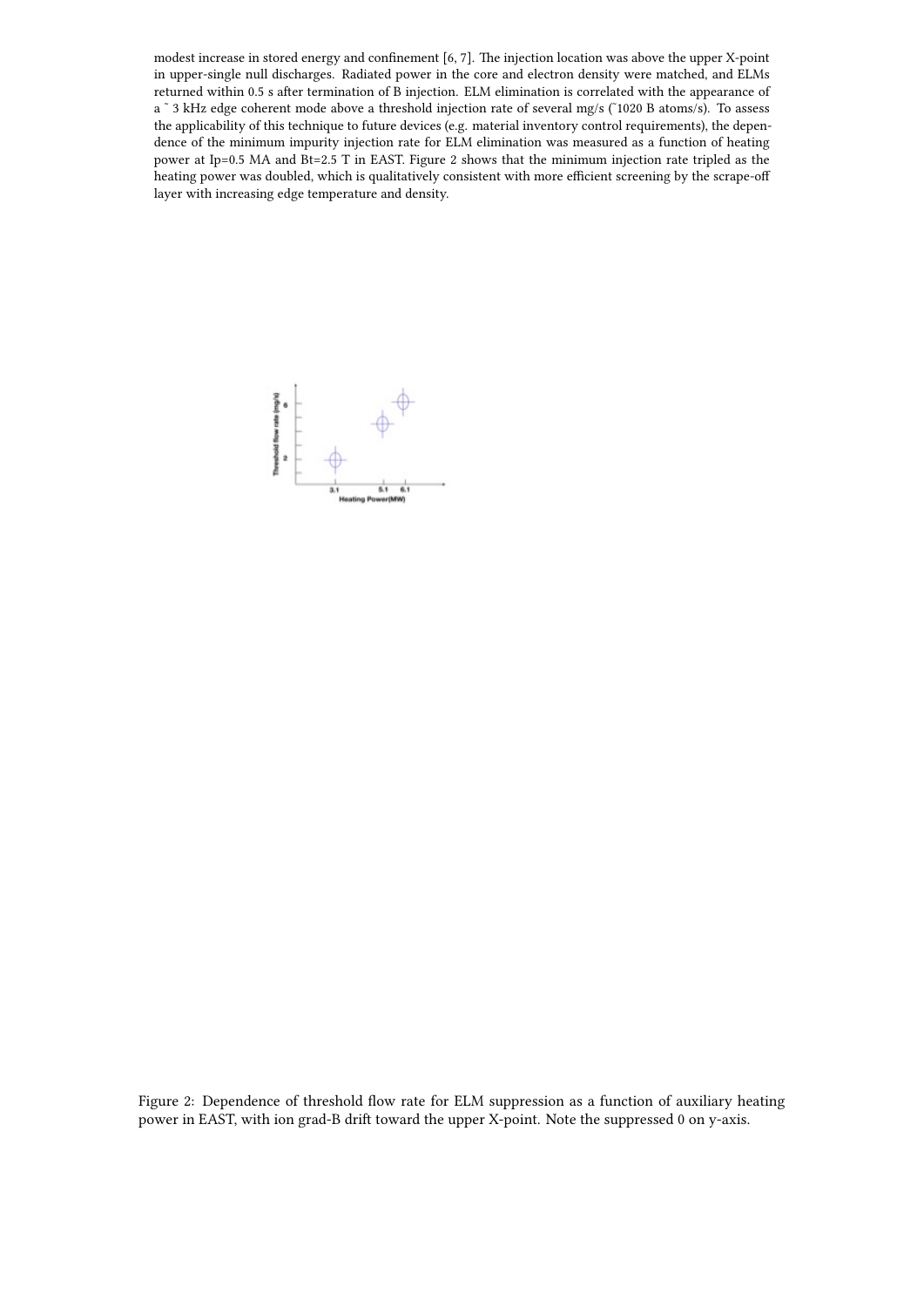B injection also reduced recycling in DIII-D, EAST, and KSTAR, and reduced low-Z impurities (C, O) in all devices. XPS measurements of DiMES samples in DIII-D indicated a surface layer of nearly 50-50 B:C, with a B film growth rate of 1-2 nm/s during B injection [5].

Boron nitride (BN) powder has also been injected in KSTAR, DIII-D, and ASDEX-Upgrade. In KSTAR H-modes, BN injection triggered many seconds-long ELM-stable phases (Figure 3) while maintaining good confinement.



Figure 3: D-alpha signal for reference (black), 25 mg/s BN bursts (blue), 12.5 mg/s BN bursts (green), and 2.5 mg/s continuous drop (red) in KSTAR. Orange lines denote the times of the powder drops.8

The most effective use for ELM elimination appeared to be high rates for short durations; longer injections at lower rates resulted in ELM mitigation. BN injection in DIII-D and ASDEX-Upgrade increased edge and divertor radiated power and reduced divertor peak heat flux.